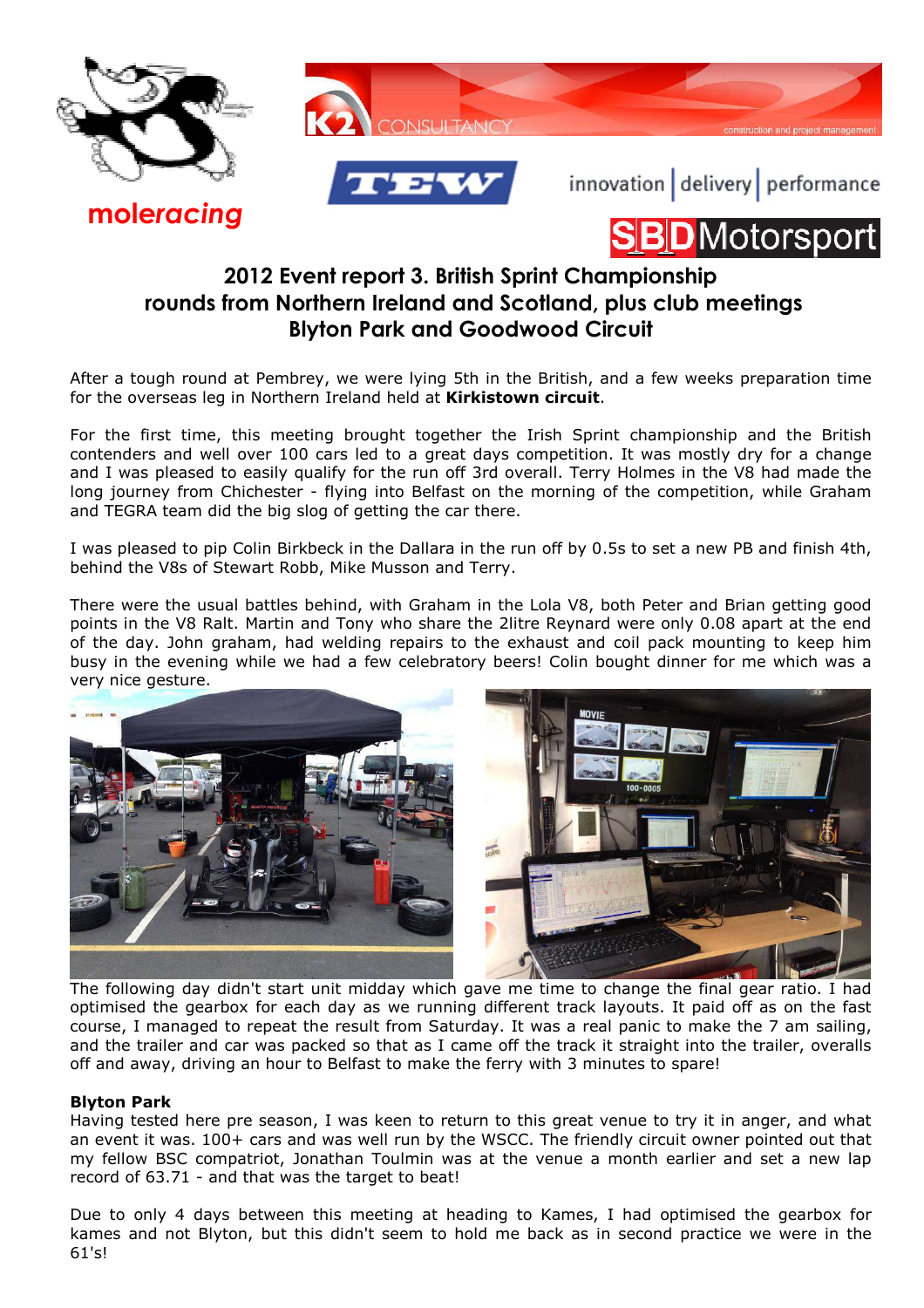

The course started on the straight at 'Twickers' and was 110mph before the first corner, 'Jochen'. A flowing but tight chicane and then the fastest point of the circuit on the back straight, 130mph into 'The Wiggler'. Bishops is faster than it looks and the 'Bunga Bunga' catches you out on the exit as it tightens. A glorious sweeps of 'Port Froid' taken at around 120mph but not quite flat! The final sting in the tail is 'Ushers' and then you hit the finish beam, 1.5 miles later.

This was a two day meeting with the best time of the weekend to count to the final results. I had the confidence of a brand new set of tyres for when it counted. I was being pushed by Glyn Sketchly in

his carbon fibre tubbed Force- weighing only 320kgs and some 250bhp. At the end of the 2nd run, I had posted a 61.42 and Glyn was just 0.2secs behind. It was time to deploy the new tyres!

I approached the start queue to find that Glyn had done exactly the same - brand new tyres also! He banged in a committed 60.83 to take the lead, but I was equally committed and dead chuffed to see 59.62 on the clock as I went over the line!

A video can be found on the www.blytonpark.co.uk website of my run.

A good evening in the hot sunshine and beers were had yet again - can you see a theme developing here in these weekends! The following morning I had an incident while pushing the car around in the paddock and cut my little finger rather badly on the steering wheel. I was patched up with a dressing that allowed me to put my racing gloves on and we continued the day.



Martin Pickles had his first class win in his new Jedi and John Graham fresh from the reweld in Kirkistown come 3rd overall.

Glyn piled the pressure an all three runs and ultimately got to within 0.08 but no one bettered the time set the previous day and I am now proud to hold the outright sprint course lap record for Blyton Park!



The Scottish round of the BSC, was a weekend to forget! I have been driving the race car for 12 seasons now and only had one minor shunt, so perhaps it was my time!

**Kames** is a tight karting track, but still the big guns get to 120mph, and I managed around 100. It favours the smaller cars as it is only about 1.5 car width wide. We had heavy showers and sunshine all weekend. The Saturday anticlockwise course was the better way to run the venue, although I had a small off at the hairpin I didn't hit anything, but I only managed to qualify 11th after the timed runs.

In a run off the slowest car starts first, so after being second away, with just light rain falling, I was in the pound seats when the heavens opened for the remaining runners. At the end of the first 12 runs I was 3rd, but the track was drying all the time, and gradually I got pushed back - to 11th!

Scott Pillinger had a great run to end 5th and Colin had got his form back to record 2nd fastest.

The following day we ran clockwise and it was on the 3rd lap of practise that 'the big one' occurred. I just understeered slightly, then the outside, loaded wheel touched the grass and I was a passenger. leaving the track at 47mph and hitting the tyre wall 3m later recording 7.8G. Onboard video by clicking here or search YouTube for Kames 2012 moleracing crash.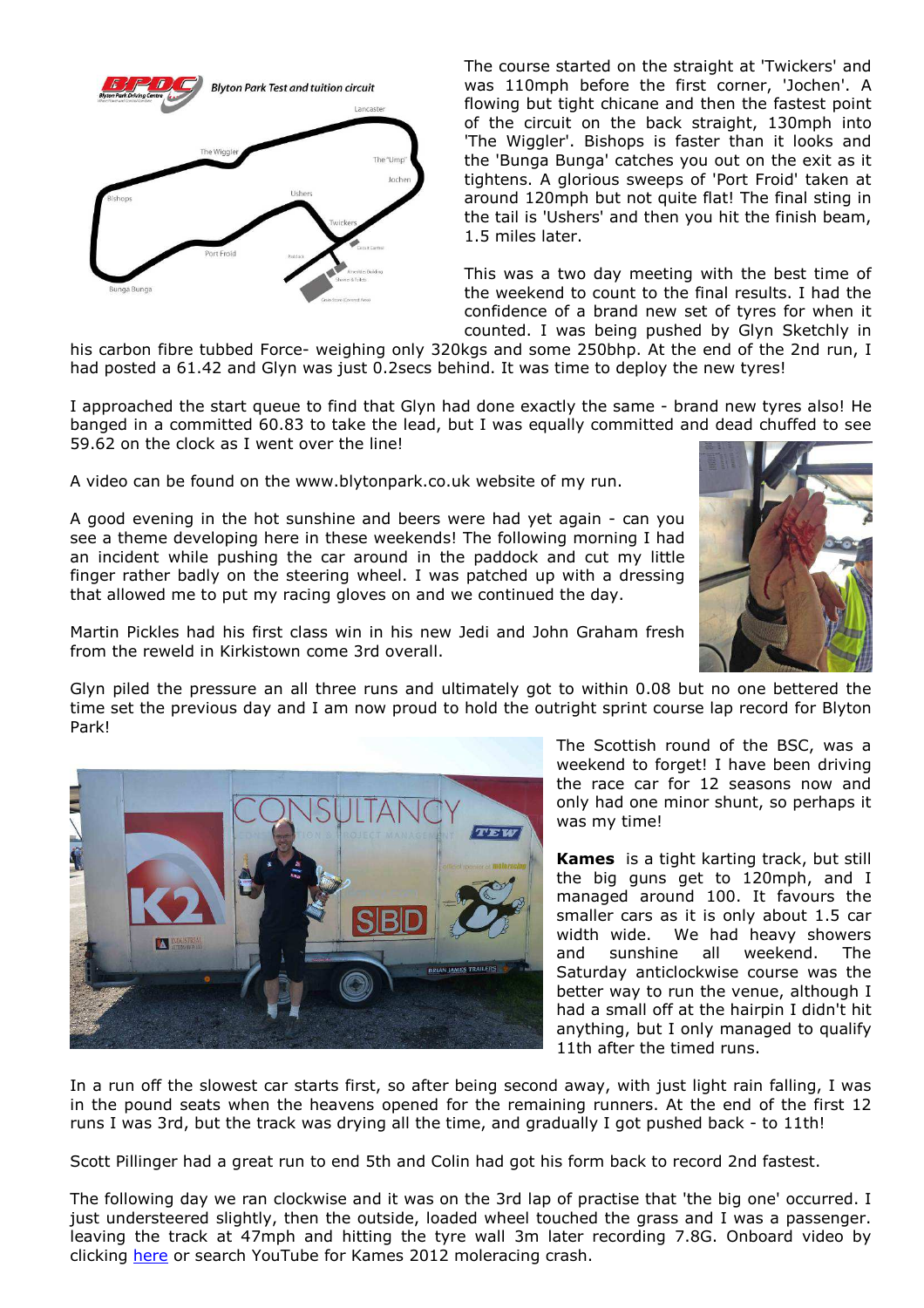I think the marshals who attended quickly thought I had tourettes due to the swearing going off in the cockpit. Steve Wilkinson captured the sequence wonderfully as you can see below.







However, in around 2 hours, we had it rebuilt and out for 1st timed runs, with fantastic help from all my fellow competitors.

Chris and Jonny left - helped admirably all weekend and perhaps got more work than they bargained for!

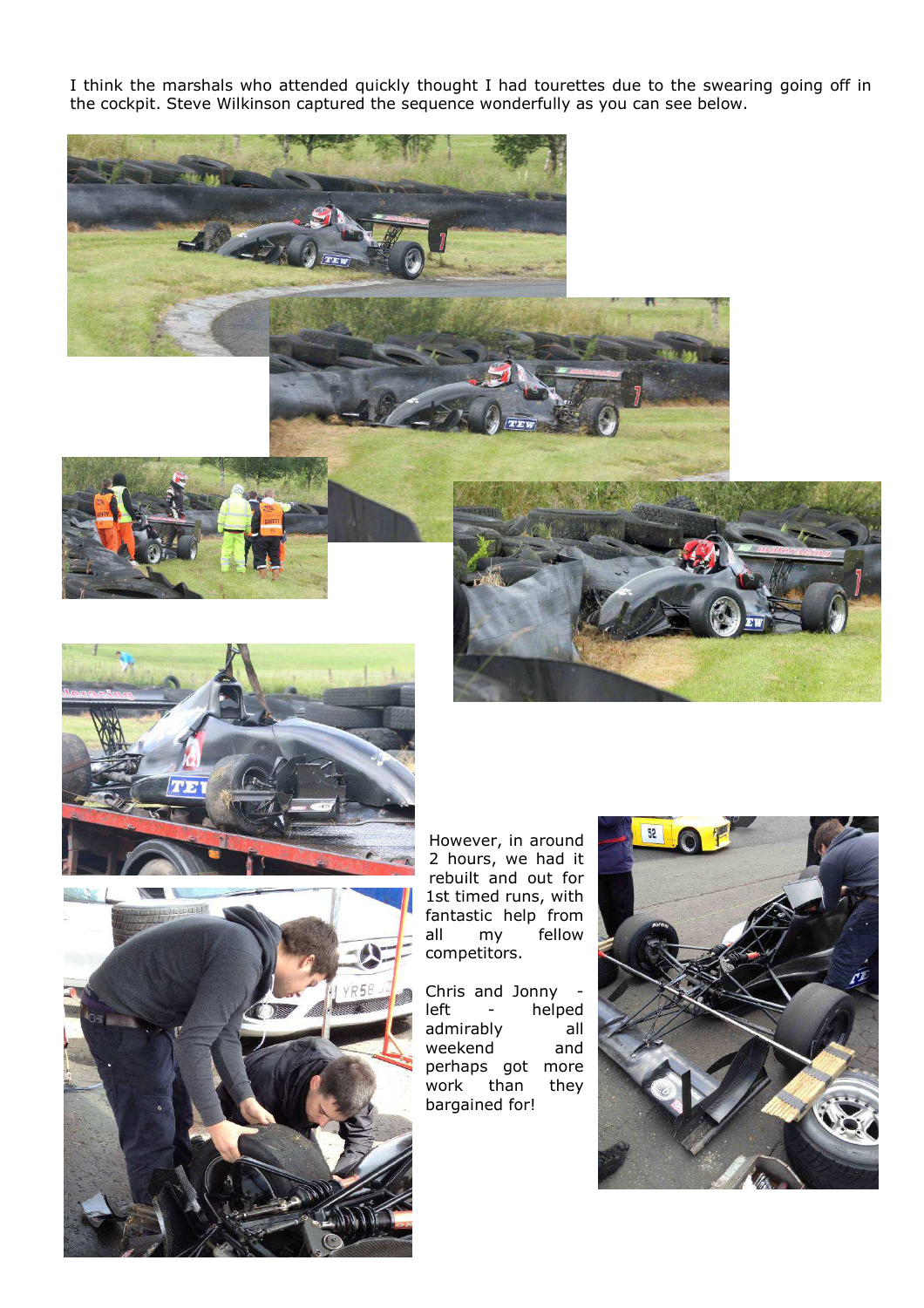So, repairs and bills and remember its only money, you cant take it with you. 5 days later and a 5am alarm saw Giulia and I at **Goodwood in Sussex**. this is a superb historic F1 venue - with a track around 7 car width wide and 2.4 miles around. I have driven here before but last time got evicted due to triggering too many noise meters around the circuit. This time I deployed "Big Bill", the exhaust that came with the car when I bought it off Bill Gouldthorpe in 2010.



Bill, who is not a young whippersnapper (but thinks he is) is, shall we say somwhere between 70 and 80, but no one seems to have told him to slow down yet. When he retired from sprinting at the end of 2010 to look after his wife who has Alzheimer's, I bought his car as it was very similar to mine. A distraught Bill, with no car took only a few months to get a new bike engined special from the SBD stable for 2011, then for 2012 upgraded it to some 250bhp and it weighs just over 300kgs. He is a Goodwood expert and won there many times, so a close contest was to be had.

It was essentially dry all day. I had one accident when a tyre exploded at the furthest point of the circuit. Luckily I was on bike at

the time getting a sighter lap in at around 15mph. This led to an unexpected 1.5 mile run back to make the drivers briefing!

After the one and only practice run Bill was heading the 100 odd cars and I was some 5 seconds behind - Yikes, I don't want to get beaten by an old 'un. What was worse, even Big Bill was too loud and so Martin Pickles - spannering and generally "good advising and sorting me out" for the day - and I stripped the large exhaust and repacked it fresh silencer wadding that I had brought along specially. We were OK on the next run and allowed to play.

So on the first of only 2 timed runs, with best tyres on I went some 5 seconds faster to record a 80.49, ahead of Glyn (from Blyton competition) by less than 2 seconds, but Bill had a few tenths on me to hold the lead at 80.18.

Talking to some locals - Terry & Graham who were along to watch, they analysed my data and we made a plan where I had to be braver, not lift the throttle and generally be committed. On my first run I had already gone faster than ever before at 147mph, but they decided my corner speed after the fast bit at 110mph was too low and I needed stop being a wuss!

A video of the final run can be found by clicking here, or searching YouTube "Goodwood Eagle Sprint moleracing"

It was a good run, although when I look at the logger afterwards - I did slowly back off the throttle as the corner loomed for the last 200m of the fast bit but still clocked 149.8mph (243kph)! However Bill found extra and time and stopped the clock in new PB of 78.43 and Glyn got down to 79.50, but when results were published I was rather pleased with a new outright course record for the new sprint circuit of 77.46. A day only topped off by Jessica, Greg and Mo getting golds for team GB!